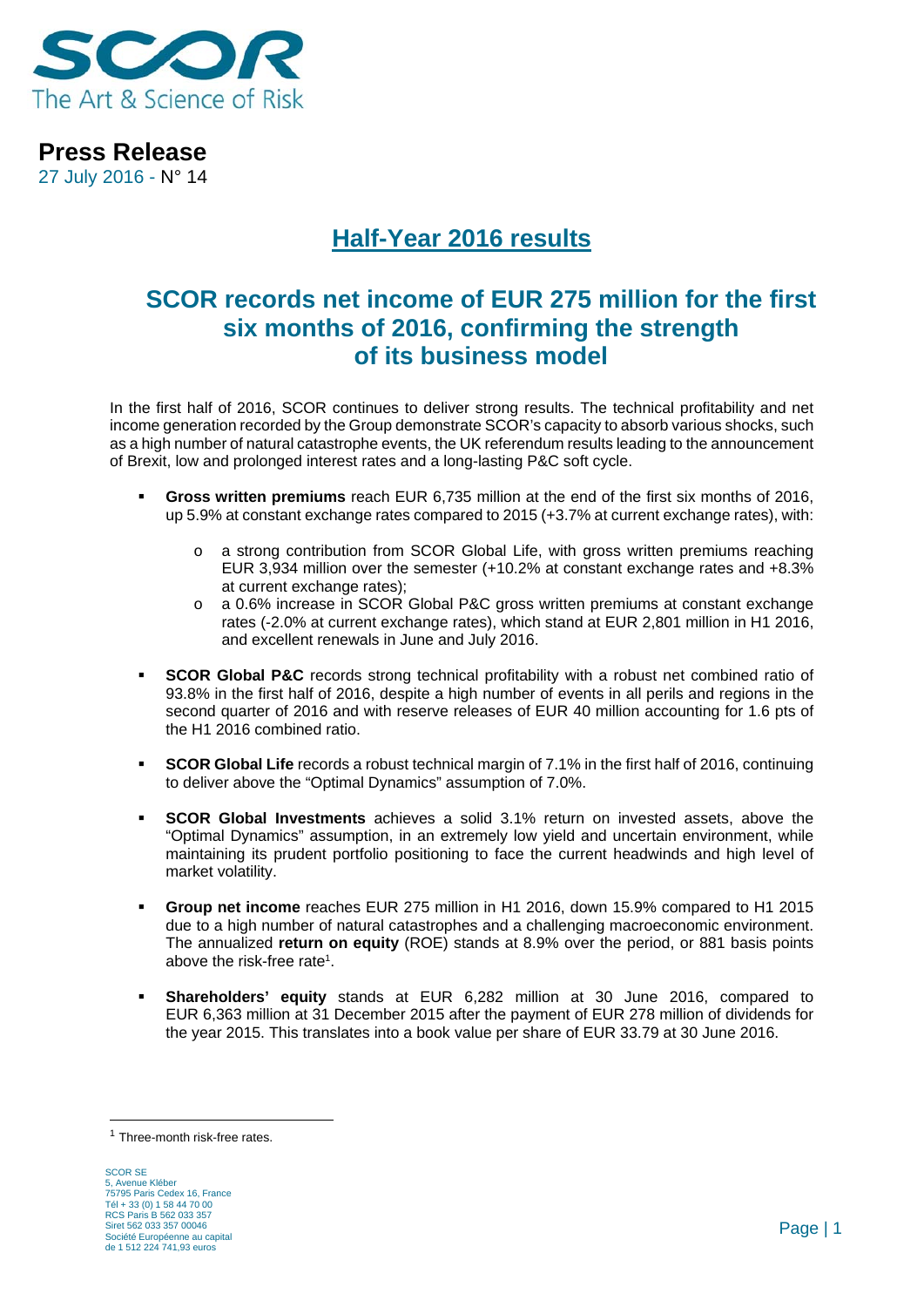

27 July 2016 - N° 14

- **SCOR's financial leverage** stands at 31.8% as at 30 June 2016, temporarily above the range indicated in "Optimal Dynamics", and will stand at 25.5%2 after the redemption of the two debts callable in Q3 2016. This ratio also reflects the successful placement of a dated subordinated notes issue on the Euro market in the amount of EUR 500 million with a coupon set at 3.625% in May 2016.
- SCOR's estimated **solvency ratio** at 30 June 2016**,** adjusted for the redemption of the two debts callable in Q3 2016, stands at 210%3, within the optimal solvency range of 185%-220% as defined in the "Optimal Dynamics" plan.

|                                                                          | <b>YTD</b> |         |                  | <b>QTD</b> |                     |            |
|--------------------------------------------------------------------------|------------|---------|------------------|------------|---------------------|------------|
| In EUR millions<br>(unaudited, rounded,<br>at current exchange<br>rates) | H1 2016    | H1 2015 | <b>Variation</b> | Q2 2016    | Q <sub>2</sub> 2015 | Variation  |
| Gross written<br>premiums                                                | 6,735      | 6,493   | 3.7%             | 3,452      | 3,369               | 2.5%       |
| Group Cost Ratio                                                         | 5.1%       | 5.1%    | $0.0$ pts        | 4.9%       | 5.1%                | $-0.2$ pts |
| Return on invested<br>assets                                             | 3.1%       | 3.4%    | $-0.3$ pts       | 3.0%       | 3.4%                | $-0.4$ pts |
| Annualized ROE                                                           | 8.9%       | 11.1%   | $-2.2$ pts       | 6.9%       | 10.3%               | $-3.4$ pts |
| Net income <sup>*</sup>                                                  | 275        | 327     | $-15.9%$         | 105        | 152                 | $-30.9%$   |
| Shareholders'<br>equity                                                  | 6,282      | 6,026   | 4.3%             | 6,282      | 6,026               | 4.3%       |
| P&C Combined<br>ratio                                                    | 93.8%      | 90.9%   | $2.9$ pts        | 97.5%      | 92.6%               | $4.9$ pts  |
| Life technical<br>margin                                                 | 7.1%       | 7.2%    | $-0.1$ pts       | 7.0%       | 7.2%                | $-0.2$ pts |

#### **SCOR group H1 and Q2 2016 key financial details:**

 *(\*) Consolidated net income, Group share.* 

**Denis Kessler, Chairman & CEO of SCOR,** comments: *"In the first half of 2016, SCOR has proved its capacity to absorb shocks thanks to its high level of diversification. Despite numerous natural catastrophe events and the political uncertainty following the UK referendum, SCOR continues to post strong results. SCOR keeps on expanding its footprint in the first half of 2016, with both the Life and P&C divisions delivering strong technical profitability. SCOR Global Investments records a solid return on invested assets over the semester in a record low yield environment. With these half-year results, SCOR fully achieves the targets set out in "Optimal Dynamics". The Group is currently preparing to unveil its new strategic plan at SCOR's next Investor Day on 7 September".* 

<sup>&</sup>lt;sup>2</sup> Adjusted financial leverage ratio will stand at 25.5% after the redemption of the CHF 650 million and EUR 257 million subordinated debts callable in Q3 2016.

<sup>&</sup>lt;sup>3</sup> The H1 2016 estimated solvency ratio has been adjusted to 210% to take into account the early redemption of the two debts to be called in Q3 2016, as previously announced (the 6.154% undated deeply subordinated EUR 257 million notes callable in July 2016 and the 5.375% fixed to floating rate undated subordinated CHF 650 million notes callable in August 2016). The estimated solvency ratio based on Solvency II requirements is 230% at 30 June 2016.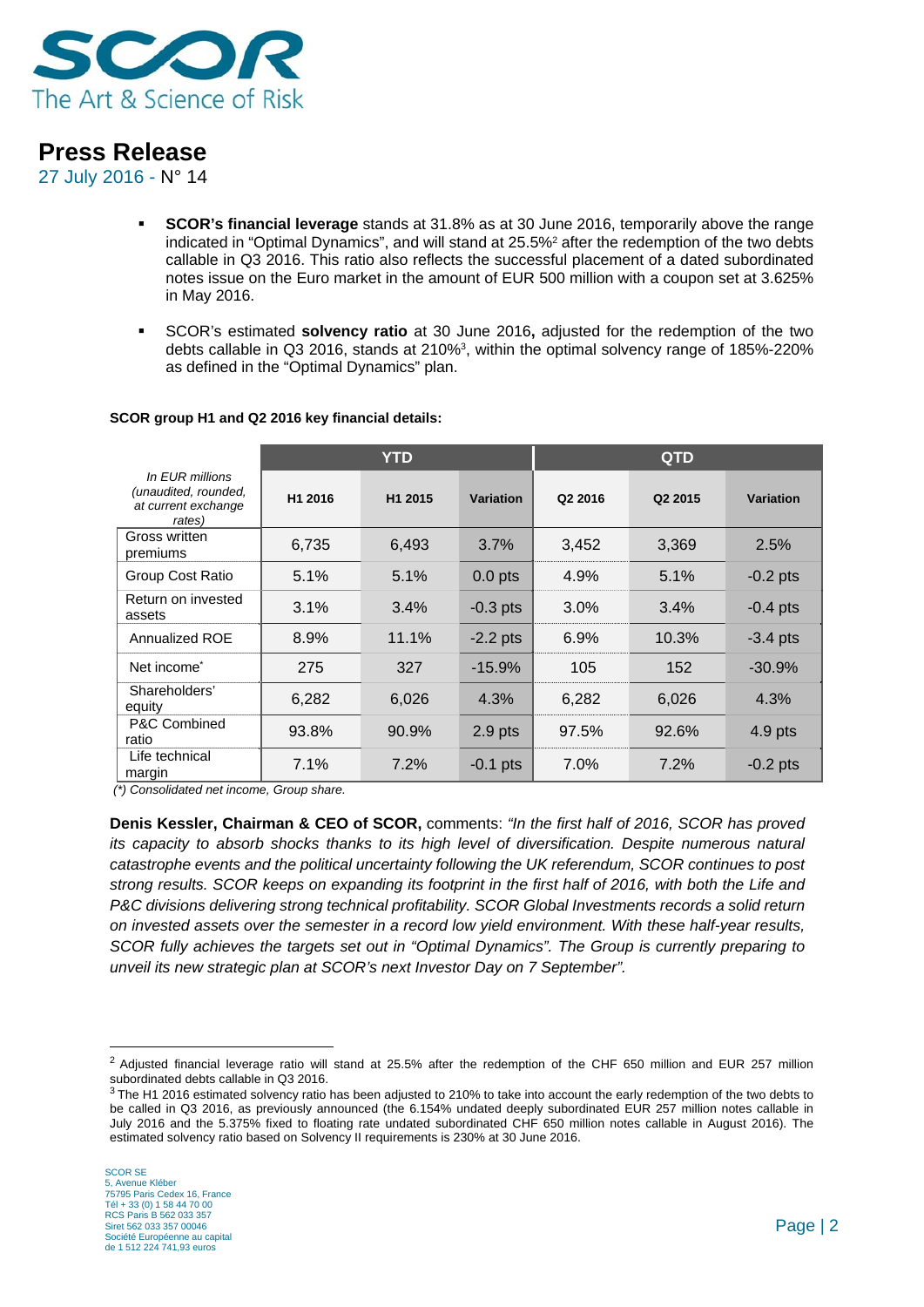

27 July 2016 - N° 14

#### **Impact of Brexit**

Concerning the **consequences of the UK referendum**, SCOR does not foresee any negative impact on its strategy. SCOR is a reinsurer with a global reach, whose strategy is based on the diversification of both its assets and activities. SCOR's global entity structure ensures that the Group will navigate any uncertainties that Brexit may present.

SCOR considers the **financial risk** to be very limited:

- SCOR's hedging and capital management policies ensure strict IFRS congruency between its asset portfolio and its underwriting commitments totalling GBP 1.7 billion (i.e. 9% of total invested assets). Hence, any devaluation in the pound will not have a significant negative currency effect on the Group, with only 6% of its shareholders' equity denominated in GBP (i.e. GBP 300 million). The Group's only UK-based real estate is in a prime location and is occupied by SCOR4.
- On the asset side, the portion of assets denominated in pounds sterling has been positioned in a particularly prudent manner in preparation for the referendum on Brexit, being mostly invested in cash and cash equivalents and bonds with an immaterial exposure to UK equities<sup>5</sup>, and with a very short duration (2.7 years).

SCOR expects the **operational risks** to be minimal as the Group's platform is global and multi-centred, and will continue to efficiently serve clients worldwide, including in the United Kingdom. Moreover, SCOR is headquartered in Europe, which facilitates cross-border transactions, and its strong capital management framework will enable it to deal efficiently with any potential future regulatory changes.

The Group also foresees minimal **business risks** as pressures from Brexit will be focused on crossborder direct business, which is marginal for SCOR.

### **SCOR Global P&C H1 2016 technical results bring "Optimal Dynamics" to a successful close**

| In EUR millions<br>(unaudited, rounded, at |         | YTD                 |           | <b>QTD</b>          |                     |           |
|--------------------------------------------|---------|---------------------|-----------|---------------------|---------------------|-----------|
| current exchange<br>rates)                 | H1 2016 | H <sub>1</sub> 2015 | Variation | Q <sub>2</sub> 2016 | Q <sub>2</sub> 2015 | Variation |
| Gross written<br>premiums                  | 2,801   | 2,859               | $-2.0%$   | 1.425               | 1.461               | $-2.5%$   |
| Combined ratio                             | 93.8%   | 90.9%               | $2.9$ pts | 97.5%               | 92.6%               | $4.9$ pts |

*SCOR Global P&C key figures:* 

In the first half of 2016, SCOR Global P&C gross written premiums stand at EUR 2,801. At constant exchange rates, gross written premiums increase by 0.6% (-2.0% at current exchange rates). SCOR Global P&C expects full-year 2016 gross written premium growth to reach between 3% and 4% at constant exchange rates.

<sup>4</sup> Indirect exposure to UK real estate through European diversified real estate funds of EUR 7 million; EUR 2 million exposure to convertible bonds issued by UK REITS as of 11/07/2016.

<sup>5</sup> EUR 4 million as at 30 June 2016.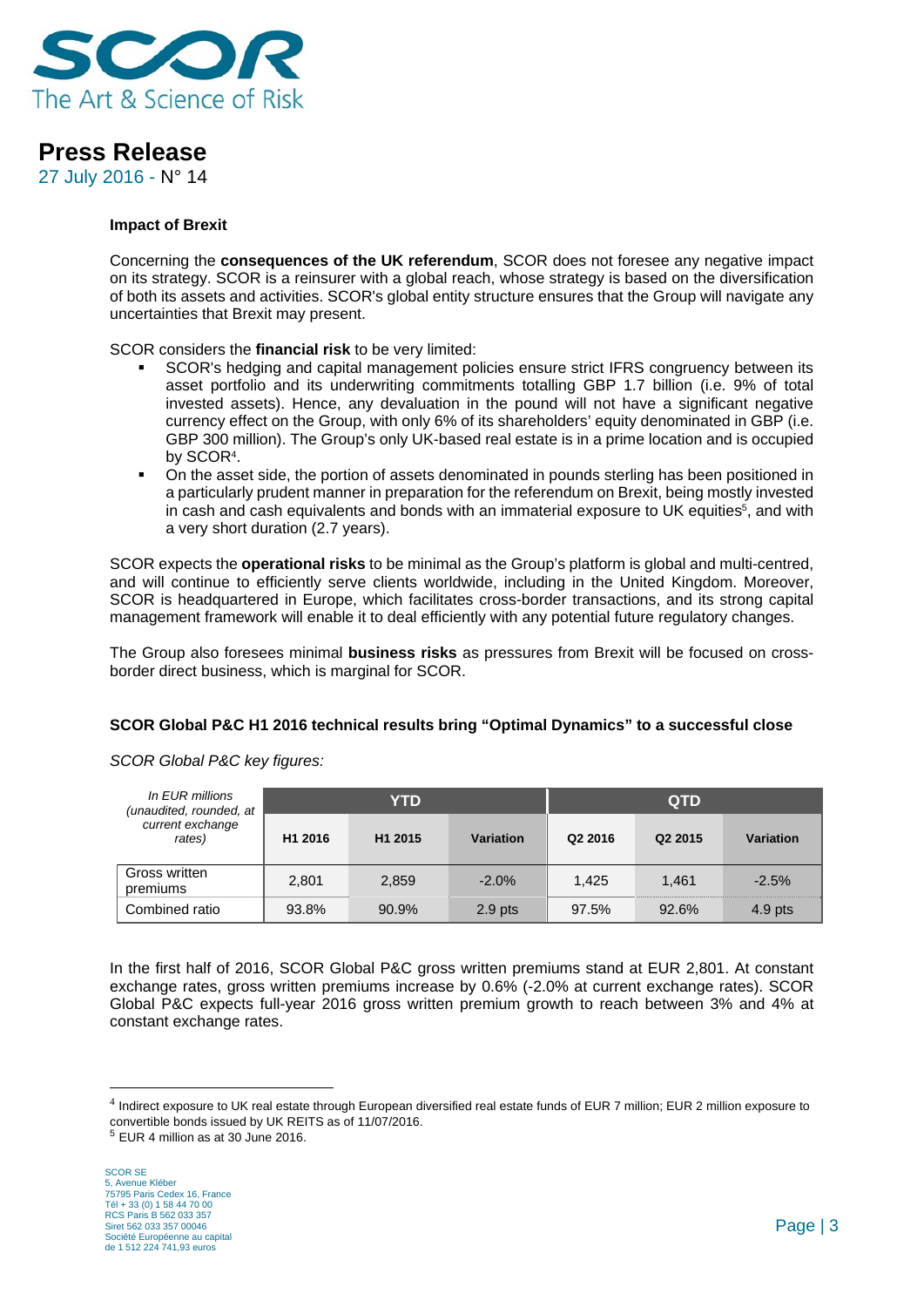

27 July 2016 - N° 14

In the first six months of 2016, SCOR Global P&C records strong technical profitability with a net combined ratio of 93.8%, including:

- A high level of natural catastrophe events across various perils and regions, with a 12-pt impact on the Q2 2016 combined ratio, leading to a net natural catastrophe ratio of 6.9 pts in H1 2016. Preliminary net pre-tax estimates for these events include, in particular, the Fort McMurray fires in Canada for EUR 65 million, earthquakes in Japan, Ecuador and Taiwan, storms in Germany and floods in Sri Lanka, as well as a late June hailstorm in the Netherlands;
- A net attritional and commission ratio of 79.9% for the first six months of 2016, compared to 82.4% in the first half of 2015, benefitting from the 1.6-pt positive impact of Q2 reserve releases of EUR 40 million in long-tail lines of business, which have mitigated the significant impact of Q2 2016 natural catastrophe activity on a year-to-date basis.

The normalized net combined ratio (with a natural catastrophe budget of 6% and without the 1.6 pts of reserve releases) stands at 94.5% in H1 2016, in line with the latest assumptions communicated at the beginning of the year<sup>6</sup>.

#### June/July 2016 renewals

SCOR Global P&C achieved strong renewals in June and July 2016. Renewal premiums increased by 14.2% at constant exchange rates and pricing was quasi-stable.

Roughly 11% of annual renewable premiums, or EUR 491 million, were up for renewal. In SCOR's book, the renewals consist mostly of P&C Treaties and proportional business, with the main geographic areas being the US, Australia, the Middle East and Latin America.

Rising pricing in proportional business, which benefitted from positive primary market trends in some markets, was offset by weaker pricing in non-proportional business. However, many markets noted a slowing pace of decline, particularly in the US.

The main business line developments in the June-July 2016 renewals are as follows:

- **P&C Treaty** gross premiums increase by 15% to EUR 453 million at constant exchange rates, mainly driven by the US. EMEA premiums slightly decline due to South Africa.
- **Specialty Treaty** gross premiums increase by 12% to EUR 107 million at constant exchange rates, benefitting from the positive development of Alternative Solutions.

<sup>6</sup> See Press Release distributed on 9 February 2016.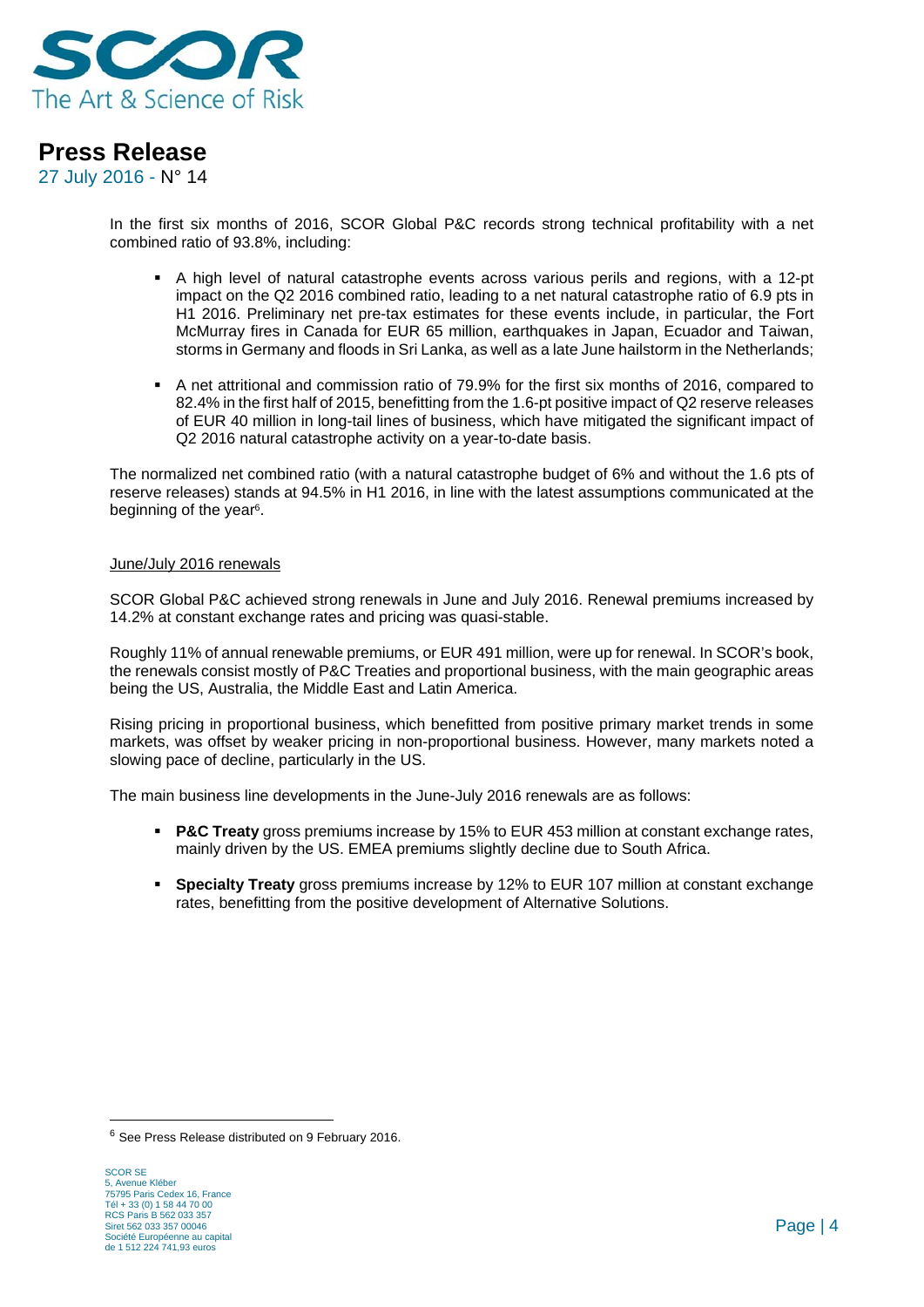

27 July 2016 - N° 14

**SCOR Global Life delivers a robust technical margin of 7.1% in H1 2016, above the assumptions set out in "Optimal Dynamics"** 

*SCOR Global Life key figures:* 

| In EUR millions<br>(unaudited, rounded, at |         | YTD                 |            | <b>QTD</b> |                     |            |
|--------------------------------------------|---------|---------------------|------------|------------|---------------------|------------|
| current exchange<br>rates)                 | H1 2016 | H <sub>1</sub> 2015 | Variation  | Q2 2016    | Q <sub>2</sub> 2015 | Variation  |
| Gross written<br>premiums                  | 3,934   | 3,634               | 8.3%       | 2.027      | 1.908               | 6.2%       |
| Life technical margin                      | 7.1%    | 7.2%                | $-0.1$ pts | 7.0%       | 7.2%                | $-0.2$ pts |

SCOR Global Life gross written premiums stand at EUR 3,934 million in the first half of 2016, up 10.2% at constant exchange rates compared to the same period last year (+8.3% at current exchange rates), thanks to the successful execution of SCOR Global Life's strategy in Asia-Pacific, which has led to a flow of new business in Protection and Financial Solutions.

Full-year 2016 premium growth is expected to normalize at approximately +5% versus 2015, in line with the "Optimal Dynamics" assumption of average gross written premium growth of 6% between 2013 and 2016.

The new business pipeline continues to be healthy across all regions and products, with new business margins expected to meet the Group's profitability target.

SCOR Global Life records a robust technical margin of 7.1%, above the "Optimal Dynamics" assumption, thanks to the profitable new business conducted over the period - with Longevity representing an increased proportion of SCOR Global Life's product mix - and to the in-force portfolio results in line with expectations.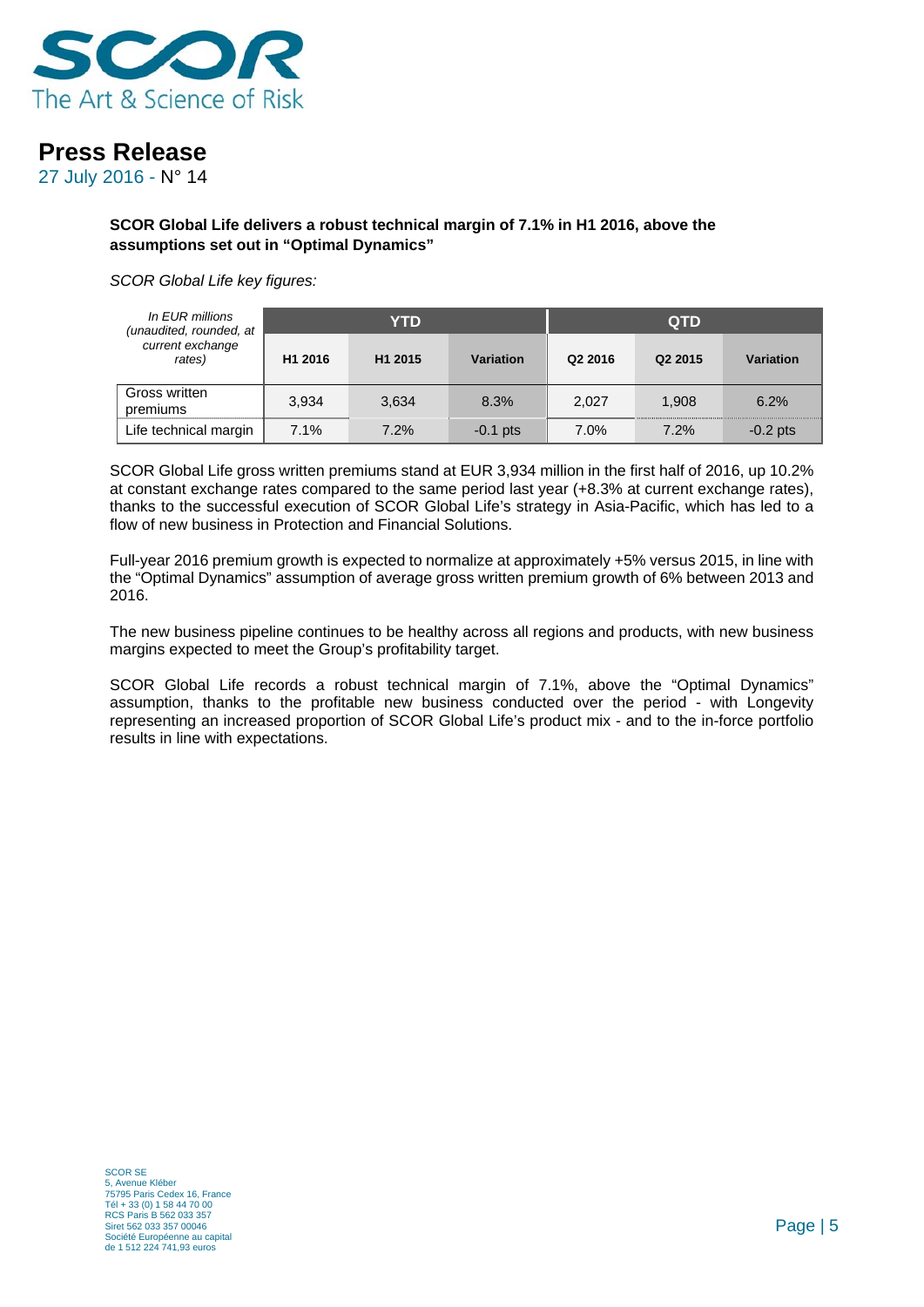

27 July 2016 - N° 14

### **SCOR Global Investments delivers a return on invested assets of 3.1% in the first half of 2016, ahead of "Optimal Dynamics" assumptions**

#### *SCOR Global Investments key figures:*

| In EUR millions<br>(unaudited, rounded, at                  |         | <b>YTD</b>          |            | <b>QTD</b> |                     |            |
|-------------------------------------------------------------|---------|---------------------|------------|------------|---------------------|------------|
| current exchange rates)                                     | H1 2016 | H <sub>1</sub> 2015 | Variation  | Q2 2016    | Q <sub>2</sub> 2015 | Variation  |
| <b>Total investments</b>                                    | 27,603  | 26.120              | 5.7%       | 27,603     | 26,120              | 5.7%       |
| of which total<br>$\bullet$<br>invested assets              | 18,775  | 17.303              | 8.5%       | 18,775     | 17.303              | 8.5%       |
| of which total<br>$\bullet$<br>funds withheld<br>by cedants | 8.828   | 8.817               | 0.1%       | 8,828      | 8.817               | 0.1%       |
| Return on<br>investments <sup>*</sup>                       | 2.6%    | 2.9%                | $-0.3$ pts | 2.5%       | 2.9%                | $-0.4$ pts |
| Return on invested<br>assets"                               | 3.1%    | 3.4%                | $-0.3$ pts | 3.0%       | 3.4%                | $-0.4$ pts |

(\*) Annualized, including interest on deposits (i.e. interest on funds withheld).

(\*\*) Annualized, excluding interest on deposits (i.e. interest on funds withheld).

In the first half of 2016, SCOR Global Investments has maintained its prudent investment strategy to face the high level of market volatility.

Ahead of the Brexit referendum, a defensive positioning of the GBP-denominated portfolio has been maintained, which represents 9% of total invested assets and is mostly invested in cash and high grade fixed income securities, with an average rating of AA-, a short duration of 2.7 years and an immaterial exposure to UK equities<sup>7</sup> as at 30 June 2016.

During the period, SCOR Global Investments has proactively decreased its exposure to the financial sector and has no remaining exposure to UK, Italian or Spanish bank debt.

The stable average rating of AA- bears witness to the quality of the fixed income portfolio. Its duration is broadly stable at 4.0 years at 30 June 2016, compared to 3.9 years at 31 March 2016. Moreover, SCOR Global Investments continues to exclude any exposure to sovereign debt from the GIIPS countries8.

As at 30 June 2016, the expected financial cash flow over the next 24 months stands at EUR 7.3 billion (including cash, coupons and redemptions), which represents 39% of the invested assets.

In the first half of 2016, invested assets generate a financial contribution of EUR 285 million. The active asset management policy executed by SCOR Global Investments has enabled the Group to record capital gains of EUR 128 million over the period, coming mainly from the real estate and fixed income portfolios.

<sup>7</sup> EUR 4 million as at 30 June 2016.

<sup>8</sup> Greece, Ireland, Italy, Portugal, Spain.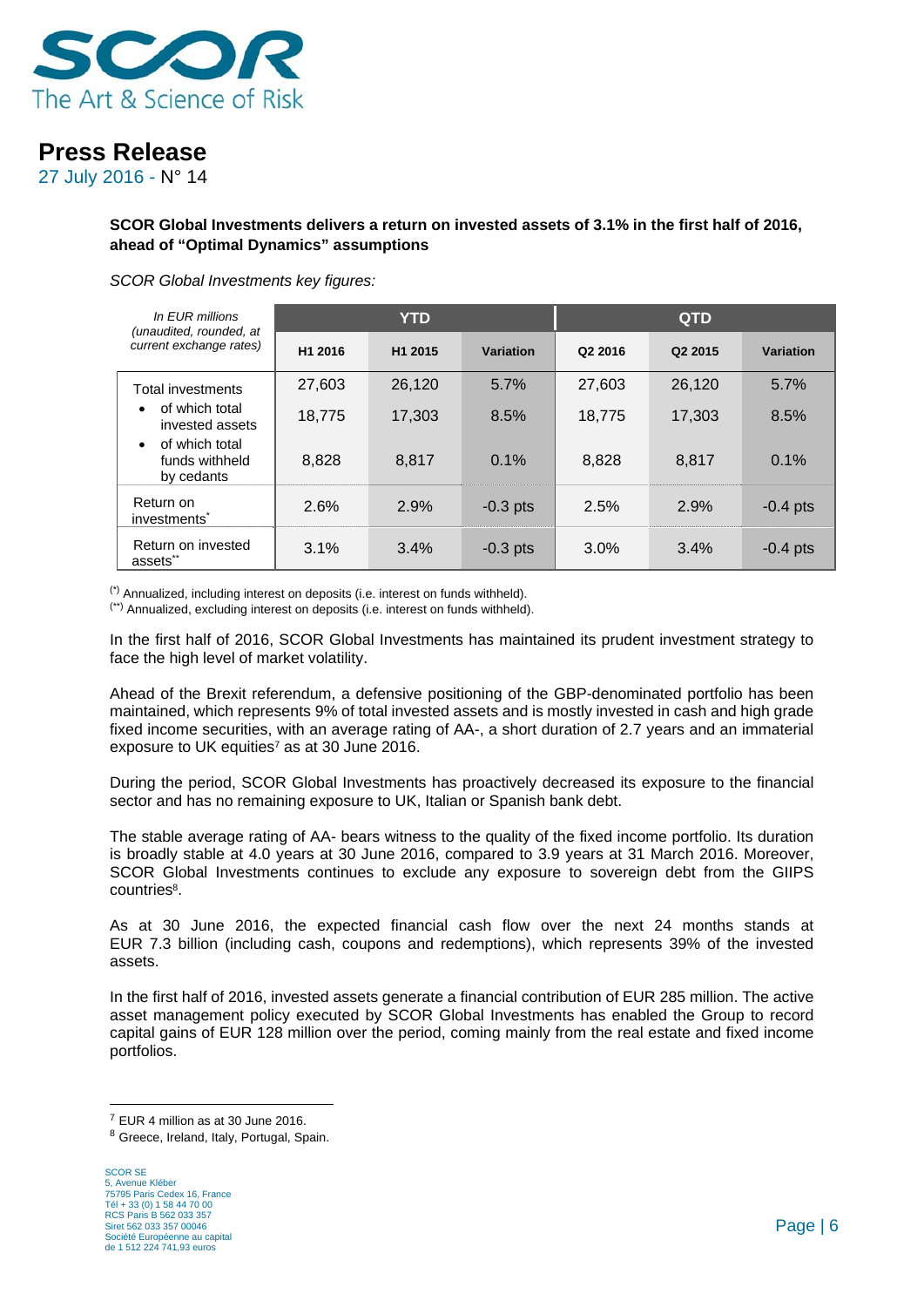

27 July 2016 - N° 14

The return on invested assets stands at 3.1% for the first half of 2016, in an extremely low yield and uncertain environment, compared to 3.4% in the first half of 2016. On average, throughout "Optimal Dynamics", SCOR Global Investments has delivered a 3.0% return on invested assets. Taking account of funds withheld by cedants, the net rate of return on investments stands at 2.6% in the first half of 2016. The reinvestment yield stands at 1.8%9 at 30 June 2016.

Invested assets (excluding funds withheld by cedants) stand at EUR 18,775 million as at 30 June 2016, and are composed as follows: 11% cash, 76% fixed income (of which 3% are short-term investments), 4% loans, 2% equities, 4% real estate and 3% other investments. Total investments, including EUR 8,828 million of funds withheld, stand at EUR 27,603 million at 30 June 2016, compared to EUR 27,552 million at 31 December 2015.

**\*** 

**\* \*** 

### **APPENDIX**

### **1 - P&L key figures H1 and Q2 2016**

| In EUR millions<br>(unaudited, rounded, at |         | <b>YTD</b>          |           | <b>QTD</b>          |                     |                  |
|--------------------------------------------|---------|---------------------|-----------|---------------------|---------------------|------------------|
| current exchange rates)                    | H1 2016 | H <sub>1</sub> 2015 | Variation | Q <sub>2</sub> 2016 | Q <sub>2</sub> 2015 | <b>Variation</b> |
| <b>Gross written</b><br>premiums           | 6,735   | 6.493               | $3.7\%$   | 3,452               | 3.369               | 2.5%             |
| <b>P&amp;C gross written</b><br>premiums   | 2,801   | 2,859               | $-2.0\%$  | 1,425               | 1,461               | $-2.5%$          |
| Life gross written<br>premiums             | 3,934   | 3,634               | 8.3%      | 2,027               | 1,908               | 6.2%             |
| Investment income                          | 345     | 365                 | $-5.5%$   | 169                 | 185                 | $-8.6%$          |
| <b>Operating results</b>                   | 466     | 540                 | $-13.7\%$ | 183                 | 253                 | $-27.7%$         |
| Net income <sup>1</sup>                    | 275     | 327                 | $-15.9%$  | 105                 | 152                 | $-30.9%$         |
| Earnings per share<br>(EUR)                | 1.49    | 1.77                | $-15.8%$  | 0.57                | 0.82                | $-30.7%$         |
| <b>Operating cash flow</b>                 | 450     | 130                 | 246.2%    | 133                 | 68                  | 95.6%            |

*1: Consolidated net income, Group share.* 

<sup>9</sup> Corresponds to marginal reinvestment yields based on Q2 2016 asset allocation of yielding asset classes (i.e. fixed income, loans and real estate), according to current reinvestment duration assumptions and spreads. Yield curves as at 30/06/2016.

<u>.</u>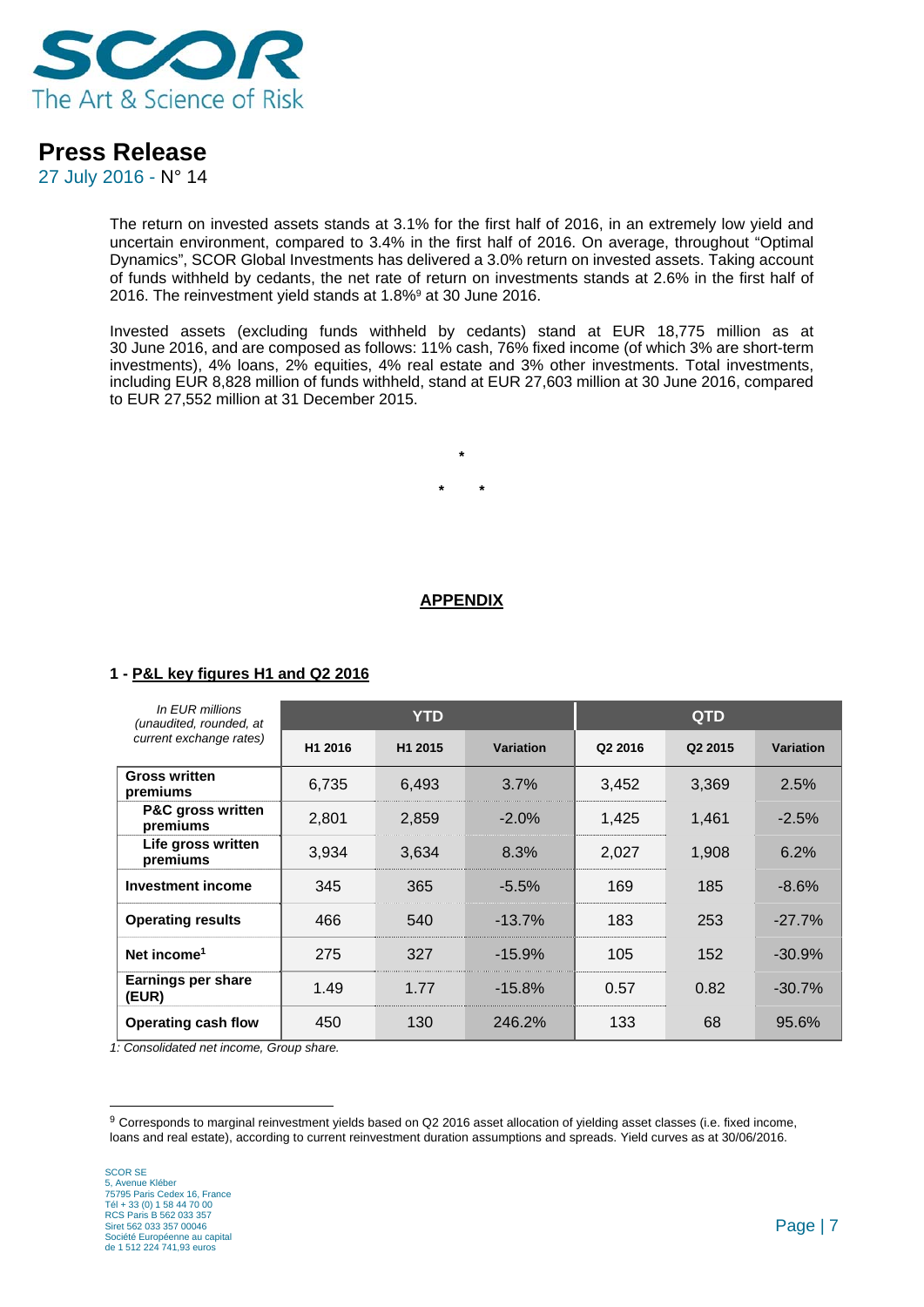

27 July 2016 - N° 14

### **2 - P&L key ratios H1 and Q2 2016**

| (Unaudited)                               | YTD.    |         |            | <b>QTD</b> |         |            |
|-------------------------------------------|---------|---------|------------|------------|---------|------------|
|                                           | H1 2016 | H1 2015 | Variation  | Q2 2016    | Q2 2015 | Variation  |
| Return on investments <sup>1</sup>        | 2.6%    | 2.9%    | $-0.3$ pts | 2.5%       | 2.9%    | $-0.4$ pts |
| <b>Return on invested</b><br>assets $1,2$ | 3.1%    | 3.4%    | $-0.3$ pts | $3.0\%$    | 3.4%    | $-0.4$ pts |
| P&C net combined ratio <sup>3</sup>       | 93.8%   | 90.9%   | $2.9$ pts  | 97.5%      | 92.6%   | $4.9$ pts  |
| Life technical margin <sup>4</sup>        | 7.1%    | 7.2%    | $-0.1$ pts | 7.0%       | 7.2%    | $-0.2$ pts |
| Group cost ratio <sup>5</sup>             | 5.1%    | 5.1%    | $0.0$ pts  | 4.9%       | 5.1%    | $-0.2$ pts |
| <b>Return on equity (ROE)</b>             | 8.9%    | 11.1%   | $-2.2$ pts | 6.9%       | 10.3%   | $-3.4$ pts |

*1: Annualized; 2: Excluding funds withheld by cedants; 3: The combined ratio is the sum of the total claims, the total commissions and the total P&C management expenses, divided by the net earned premiums of SCOR Global P&C; 4: The technical margin for SCOR Global Life is the technical result divided by the net earned premiums of SCOR Global Life; 5: The cost ratio is the total management expenses divided by the gross written premiums.* 

### **3 - Balance sheet key figures as at 30 June 2016 (in EUR millions, at current exchange rates)**

|                                       | As at 30 June 2016 | As at 31 December<br>2015 | Variation |
|---------------------------------------|--------------------|---------------------------|-----------|
| Total investments <sup>1,2</sup>      | 27,603             | 27,552                    | 0.2%      |
| <b>Technical reserves (gross)</b>     | 27,178             | 27,839                    | $-2.4%$   |
| Shareholders' equity                  | 6,282              | 6,363                     | $-1.3%$   |
| Book value per share (EUR)            | 33.79              | 34.03                     | $-0.7%$   |
| Financial leverage ratio <sup>3</sup> | 31.8%              | 27.5%                     | $4.2$ pts |
| Total liquidity <sup>4</sup>          | 2,782              | 2,034                     | 36.8%     |

*1: Total investment portfolio includes both invested assets and funds withheld by cedants, accrued interest, cat bonds, mortality bonds and FX derivatives; 2: Excluding 3rd party net insurance business investments. 3: Adjusted financial leverage ratio will stand at 25.5% after the redemption of the CHF 650 million and EUR 257 million subordinated debts callable in Q3 2016; 4: Total* liquidity of EUR 2.8 billion, substantially increased compared to the first half of 2015, due to the temporary pause of the rebalancing *of the investment portfolio and to the pending debt redemption of ~EUR 850 million due to take place in July and August 2016.* 

**\*** 

**\* \***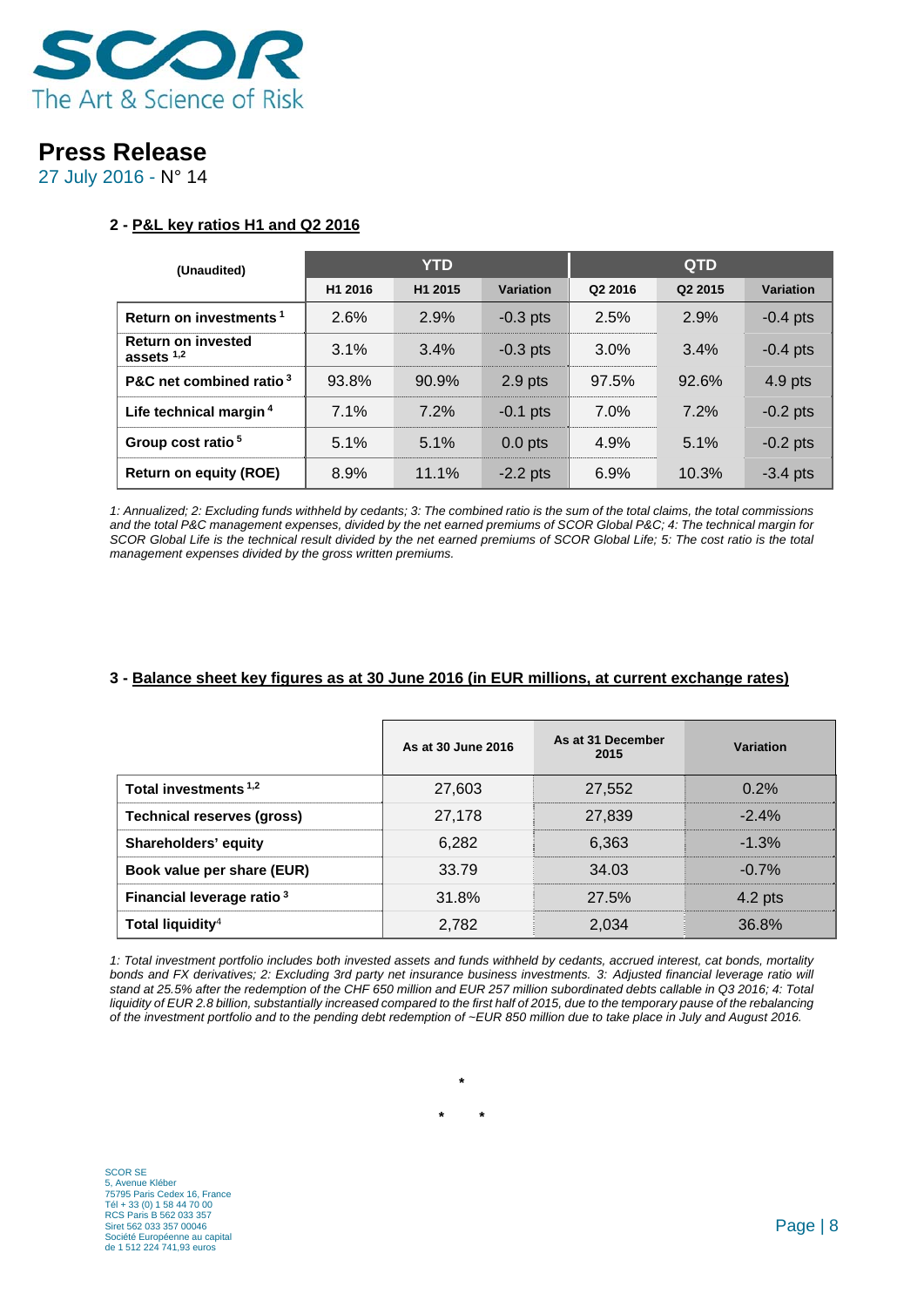

27 July 2016 - N° 14

#### **Contact details**

**Marie-Laurence Bouchon** Group Head of Communications **+33 (0)1 58 44 76 10** mbouchon@scor.com

**Bertrand Bougon**  Head of Investor Relations & Rating Agencies **+33 (0)1 58 44 71 68**  bbougon@scor.com

http://www.scor.com/

SCOR photo gallery Twitter: @SCOR\_SE

#### **Forward-looking statements**

Certain statements contained in this communication are forward-looking statements, considered provisional. They are not historical facts and are based on a certain number of data and assumptions (both general and specific), risks and uncertainties that could cause actual results, performance or events to differ materially from those in such statements.

Forward-looking statements are typically identified by words or phrases such as, without limitation, "anticipate", "assume", "believe", "continue", "estimate", "expect", "foresee", "intend", "may increase" and "may fluctuate" and similar expressions or by future or conditional verbs such as, without limitations, "will", "should", "would" and "could." Undue reliance should not be placed on such statements, as due to their nature, they are subject to known and unknown risks and uncertainties.

As a result of the extreme and unprecedented volatility and disruption related to the financial crisis, SCOR is exposed to significant financial, capital market and other risks, including variations in interest rates, credit spreads, equity prices, currency movements, changes in government or regulatory practices, changes in rating agency policies or practices, and the lowering or loss of financial strength or other ratings. Forward-looking statements were developed in a given economic, competitive and regulatory environment and the Group may be unable to anticipate all the risks and uncertainties and/or other factors that may affect its business and to estimate their potential consequences.

Additional information regarding risks and uncertainties that may affect SCOR's business is set forth in the 2015 reference document filed on 4 March 2016 under number D.16-0108 with the French Autorité des marchés financiers (AMF) posted on SCOR's website www.scor.com (the "Document de Référence"). SCOR undertakes no obligation to publicly update or revise any of these forward-looking statements and information, whether to reflect new information, future events or circumstances or otherwise, other than to the extent required by applicable law. This communication only reflects SCOR's view as of the date of this communication.

Without limiting the generality of the foregoing, the Group's financial information contained in this communication is prepared on the basis of IFRS and interpretations issued and approved by the European Union. The quarterly financial information contained in this communication constitutes a set of financial statements for an interim period as defined by IAS 34 "Interim Financial Reporting" which may not be indicative of full year financial results. The first